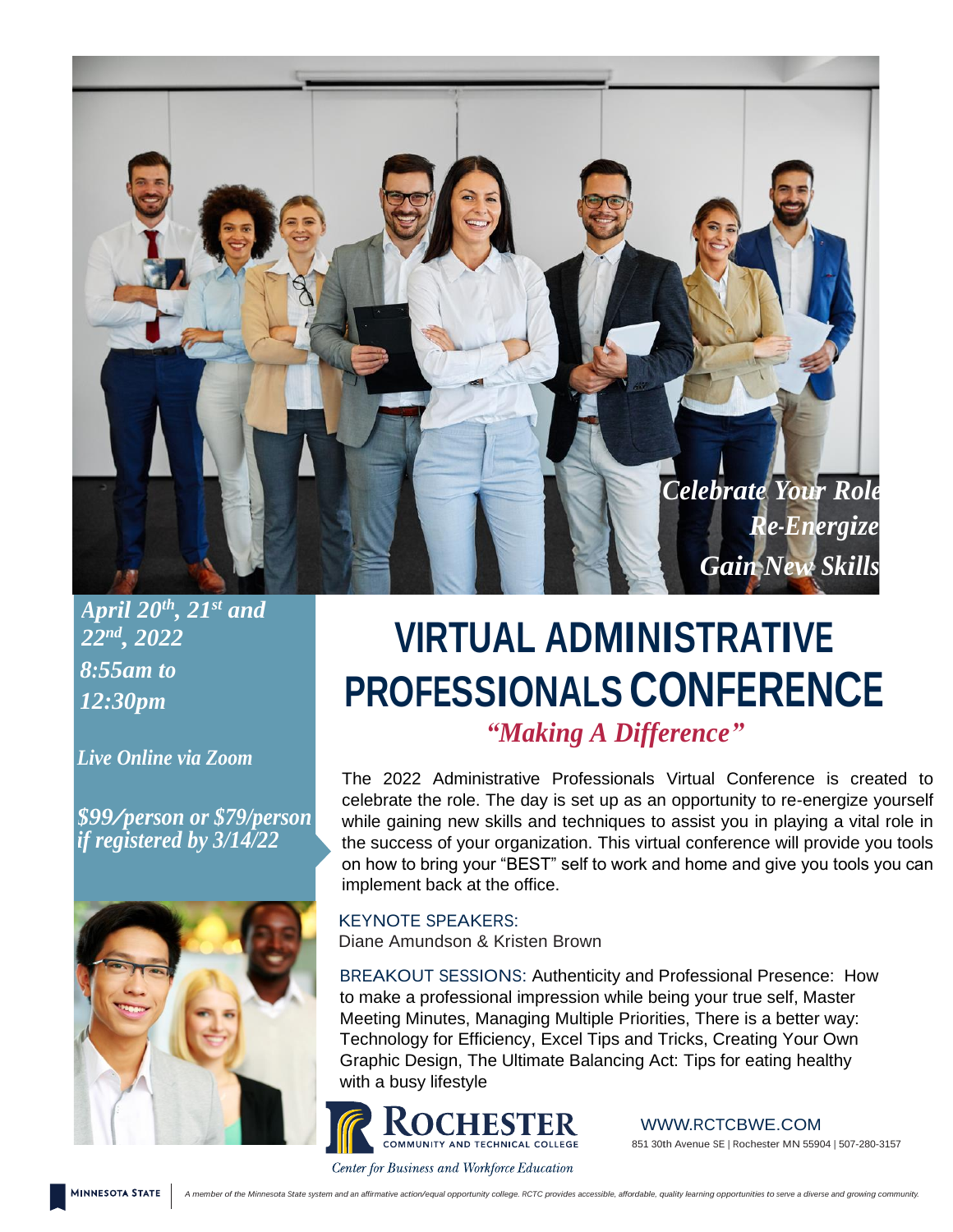| Wednesday, April 20th, 2022 |                                                                                                                                |                                                                                                                                          |  |  |  |  |  |  |
|-----------------------------|--------------------------------------------------------------------------------------------------------------------------------|------------------------------------------------------------------------------------------------------------------------------------------|--|--|--|--|--|--|
| $8:55$ am $-$<br>$9:00$ am  | Welcome                                                                                                                        | Kristi Kiehne, Conference Host<br>Rochester Community and Technical College                                                              |  |  |  |  |  |  |
| $9:00$ am $-$<br>10:00 am   | Opening Keynote                                                                                                                | <b>Making a Difference Across Generations: Strategies to</b><br><b>Improve Your Communication with All Generations</b><br>Diane Amundson |  |  |  |  |  |  |
| 10:00 am $-$<br>10:15 am    | <b>Break</b>                                                                                                                   |                                                                                                                                          |  |  |  |  |  |  |
| $10:15$ am $-$<br>11:15 am  | Authenticity and Professional Presence: How to make a professional<br>impression while being your true self.<br>Nicky Espinosa |                                                                                                                                          |  |  |  |  |  |  |
| 11:15 $am -$<br>11:30 am    | <b>Break</b>                                                                                                                   |                                                                                                                                          |  |  |  |  |  |  |
| 11:30 am $-$<br>12:30 pm    | <b>Master Meeting Minutes</b><br>Cara Schmidt                                                                                  |                                                                                                                                          |  |  |  |  |  |  |
| Thursday, April 21st, 2022  |                                                                                                                                |                                                                                                                                          |  |  |  |  |  |  |
| $8:55$ am-<br>$9:00$ am     | Welcome                                                                                                                        | Kristi Kiehne, Conference Host<br>Rochester Community and Technical College                                                              |  |  |  |  |  |  |
| $9:00$ am $-$<br>10:00 am   | <b>Managing Multiple Priorities</b><br>Lynne Ryan                                                                              |                                                                                                                                          |  |  |  |  |  |  |
| 10:00 am $-$<br>10:15 am    | <b>Break</b>                                                                                                                   |                                                                                                                                          |  |  |  |  |  |  |
| 10:15 am-<br>$11:15$ am     | There is a better way: Technology for Efficiency<br>John Bayerl                                                                |                                                                                                                                          |  |  |  |  |  |  |
| 11:15 am-<br>11:30 am       | <b>Break</b>                                                                                                                   |                                                                                                                                          |  |  |  |  |  |  |
| 11:30 am-<br>12:30 pm       | <b>Microsoft Excel: Tips and Tricks</b><br>Cara Schmidt                                                                        |                                                                                                                                          |  |  |  |  |  |  |
|                             |                                                                                                                                | Friday, April 22nd, 2022                                                                                                                 |  |  |  |  |  |  |
| 8:55 am-<br>$9:00$ am       | Welcome                                                                                                                        | Kristi Kiehne, Conference Host<br>Rochester Community and Technical College                                                              |  |  |  |  |  |  |
| $9:00$ am-<br>10:00 am      | <b>Creating Your Own Graphic Design</b><br>Jamie Bjerke                                                                        |                                                                                                                                          |  |  |  |  |  |  |
| 10:00 am-<br>10:15 am       | <b>Break</b>                                                                                                                   |                                                                                                                                          |  |  |  |  |  |  |
| 10:15 am-<br>$11:15$ am     | The Ultimate Balancing Act: Tips for eating healthy with a busy lifestyle<br>Elizabeth Bronk                                   |                                                                                                                                          |  |  |  |  |  |  |
| $11:15$ am-<br>11:30 am     | <b>Break</b>                                                                                                                   |                                                                                                                                          |  |  |  |  |  |  |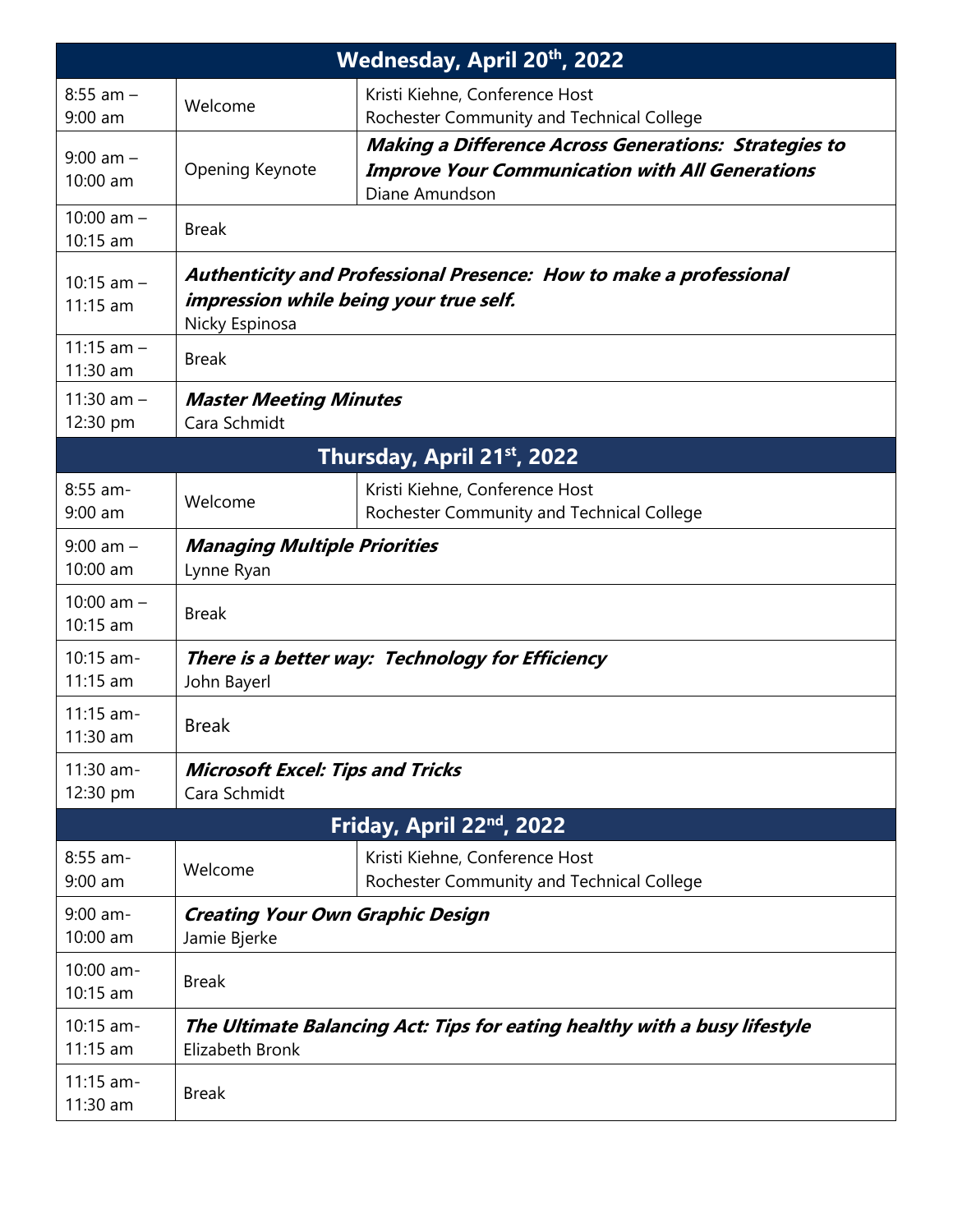11:30 am-12:30 pm

Closing Keynote

| <b>Breakout Session Overview</b>                                                                                                                                                                                |                                                                                                                                                                                                                                                                                                                                                                                                                                                                                                                                                                |  |  |  |  |  |
|-----------------------------------------------------------------------------------------------------------------------------------------------------------------------------------------------------------------|----------------------------------------------------------------------------------------------------------------------------------------------------------------------------------------------------------------------------------------------------------------------------------------------------------------------------------------------------------------------------------------------------------------------------------------------------------------------------------------------------------------------------------------------------------------|--|--|--|--|--|
| 4/20/22<br><b>Breakout 1</b><br>10:15 am - 11:15 am<br><b>Authenticity and Professional</b><br><b>Presence: How to make a</b><br>professional impression while<br>being your true self<br><b>Nicky Espinosa</b> | Sometimes it feels like we have to fit a mold to be successful in a<br>professional setting. In this session you'll learn how to present a<br>professional presence without sacrificing who you are.<br>You'll learn where to hold back and where to stand out without<br>losing credibility. We'll talk about knowing yourself, your<br>organization and where your goals merge.<br>Present by Nicky Espinosa, a Leadership Expert and Executive<br>Coach specializing in helping ambitious, purpose-driven women<br>become the leaders they are meant to be. |  |  |  |  |  |
| 4/20/22<br><b>Breakout 2</b><br>11:30 am - 12:30 pm<br><b>Master Meeting Minutes</b><br>Cara Schmidt                                                                                                            | After this session you will be able to confidently record meeting<br>minutes that lead to greater productivity, clear team<br>communications, and meaningful connections. You will be<br>introduced (or reintroduced) to OneNote and explore free<br>meeting planning and minute taking applications.                                                                                                                                                                                                                                                          |  |  |  |  |  |
| 4/21/22<br><b>Breakout 1</b><br>$9:00$ am $-10:00$ am<br><b>Managing Multiple Priorities</b><br>Lynne Ryan                                                                                                      | Working with several people who all believe their needs and<br>wants are priority can often be difficult and create a very<br>stressful situation. In your desire to please everyone, we often<br>over promise and under deliver. In this session, we'll uncover<br>strategies to ease the stress and accomplish more. Outcomes<br>include:<br>Defining a priority<br>Asking good questions to help determine deadlines<br>Saying yes and maintaining commitments<br>Managing upwards and across<br>Finding peace in the madness                               |  |  |  |  |  |
| 4/21/22<br><b>Breakout 2</b><br>10:15 am - 11:15 am<br>There is a better<br>way: Technology for<br><b>Efficiency</b><br>John Bayerl                                                                             | Have you ever said to yourself, "there has to be a better way to<br>do this!" If so, then chances are there is. New technology is<br>available every day and everywhere. In this session you will learn<br>about technology and applications that can help you with simple<br>and repetitive tasks. We will be exploring AI Assistants and new<br>technologies that will help you organize your work and hey,<br>maybe even your home life.                                                                                                                    |  |  |  |  |  |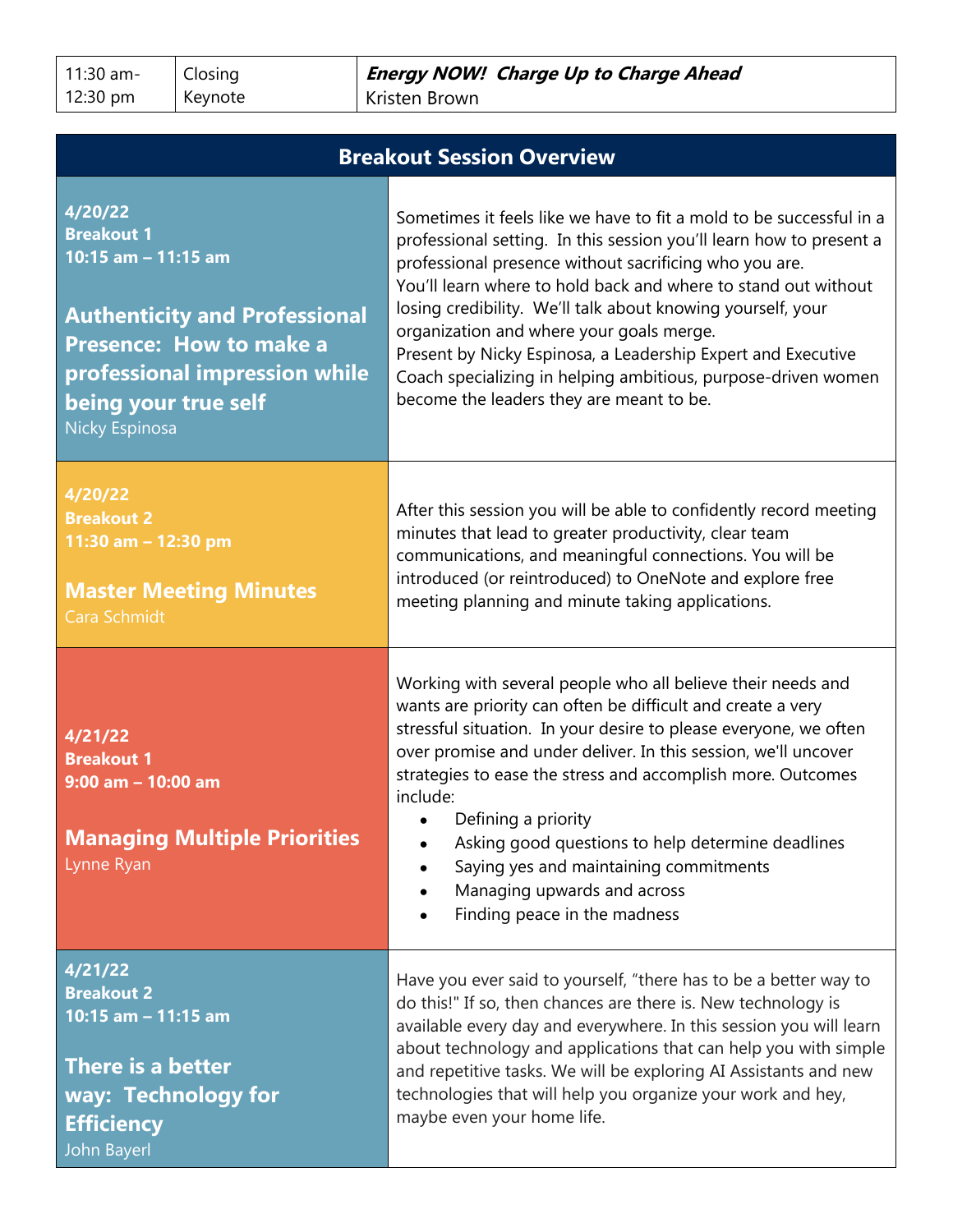| 4/21/22<br><b>Breakout 3</b><br>11:30 am - 12:30 pm<br><b>Microsoft Excel: Tips and</b><br><b>Tricks</b><br>Cara Schmidt                                                       | Microsoft Excel is a powerful tool that can be used in a variety of<br>creative ways. In this session, Cara will show tips and tricks for<br>Excel, including how formulas and conditional formatting can be<br>set up to help get and stay organized.                                                                                                                                                                 |
|--------------------------------------------------------------------------------------------------------------------------------------------------------------------------------|------------------------------------------------------------------------------------------------------------------------------------------------------------------------------------------------------------------------------------------------------------------------------------------------------------------------------------------------------------------------------------------------------------------------|
| 4/22/22<br><b>Breakout 1</b><br>$9:00$ am - 10:00 am<br><b>Creating Your Own Graphic</b><br><b>Design</b><br>Jamie Bjerke                                                      | Have you ever wanted to learn how to create your own graphic<br>designs? Join Jamie to learn how to use Canva, a simple yet<br>hearty tool to create invitations, flyers and social post graphics.<br>By the end of this workshop, you will learn how to create your<br>own brand portfolio and apply it to Canva templates for<br>professional-looking graphics on any publication.                                   |
| 4/22/22<br><b>Breakout 2</b><br>10:15 am - 11:15 am<br><b>The Ultimate Balancing Act:</b><br><b>Tips for eating healthy with a</b><br>busy lifestyle<br><b>Elizabeth Bronk</b> | Join Registered Dietitian Elizabeth Bronk as she shares nutritional<br>strategies for balancing family, work, health, and all that life<br>throws your way! This breakout session will cover:<br>Healthy eating tips<br>Meal planning shortcuts for the working professional<br>$\bullet$<br>Quick, family-friendly meal ideas<br>$\bullet$<br>Structuring systems to help make the healthy choice the<br>easy choice! |

<u> 1989 - Johann Stoff, deutscher Stoffen und der Stoffen und der Stoffen und der Stoffen und der Stoffen und der</u>

 $\overline{\phantom{0}}$